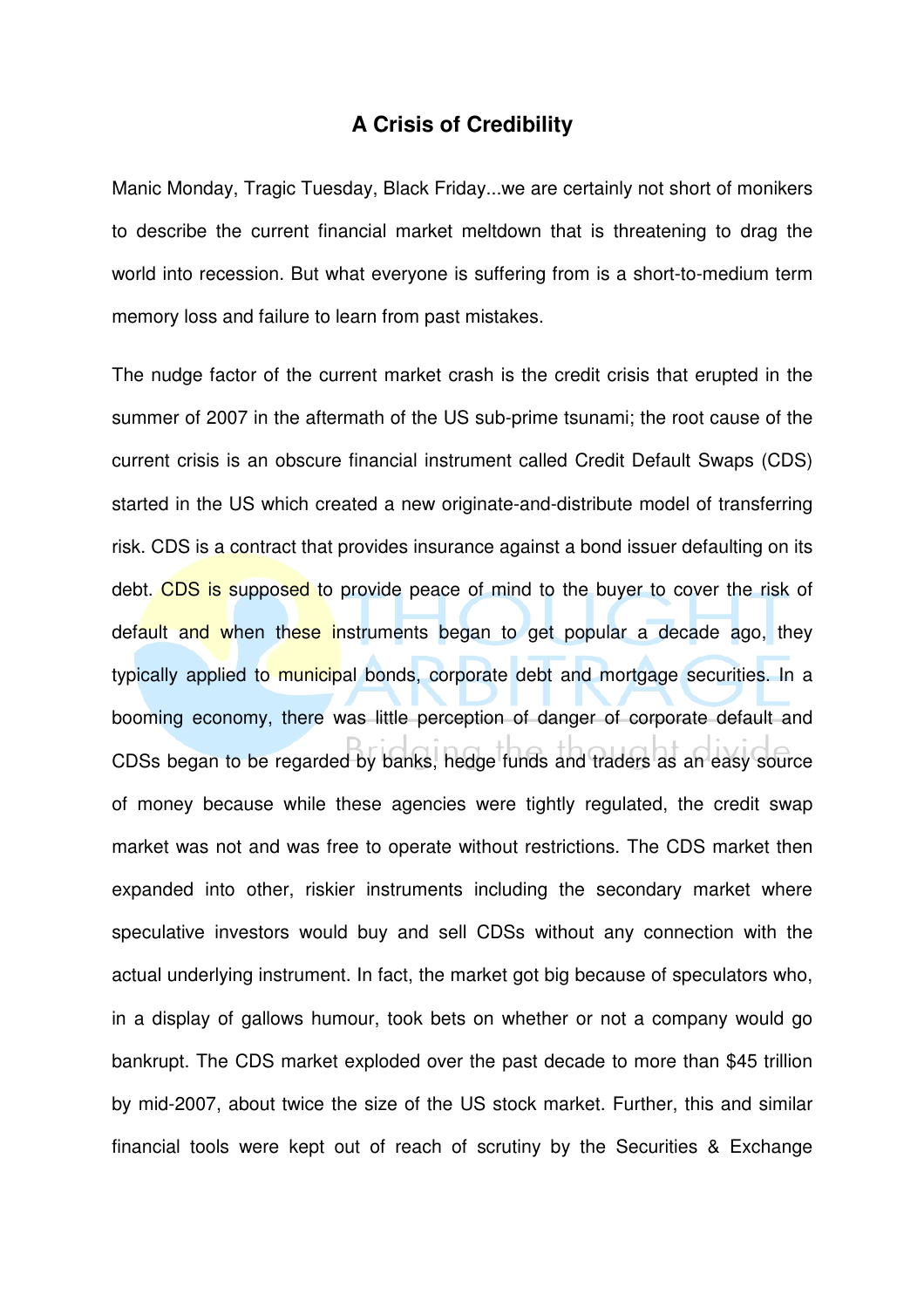Commission & the Commodities Futures Trading Commission (both market regulators) through the Commodity Futures Modernisation Act of 2000. Thus, regulators could not verify that financial institutions like hedge funds or investment banks had the assets necessary to cover losses that they were guaranteeing. The CDS contracts could be traded or swapped without anyone overseeing or regulating trades to ensure that the buyer had resources to cover the losses if the security defaults; in fact, no one even knows how much the issuers are liable for. Worse, these were securitised and distributed to investors globally after obtaining mostly false prime and triple-A ratings from well-known rating agencies. This was not confined only to the US market but had spread all over the world with several global banks having large exposure to these so-called toxic assets.

This is uncannily similar to the unregulated energy trading markets that led to Enron's collapse that triggered a chain of corporate collapses followed by intensive regulation. In 2002, Enron ran a huge and almost completely unregulated derivatives exchange business that had little or no relation to any underlying fundamentals. The profitable derivates market attracted a frenzy of activity across small & large players, most of whom had scant understanding of the working of the market, such as it were, and were in it for the quick and easy money it delivered. One investor, however, saw through the hollowness of derivatives as early as 2002—Warren Buffet—and called it 'financial weapons of mass destruction, carrying dangers that, while now latent, are potentially lethal'. The unregulated derivatives could create such a financial mess primarily because of a regulatory vacuum where no one was required by law or rules to post collateral to back up their positions or even disclose to investors the size of their huge derivatives position. After Enron and the spate of corporate failures, stringent regulations were put in place all over the world; Sarbanes Oxley and its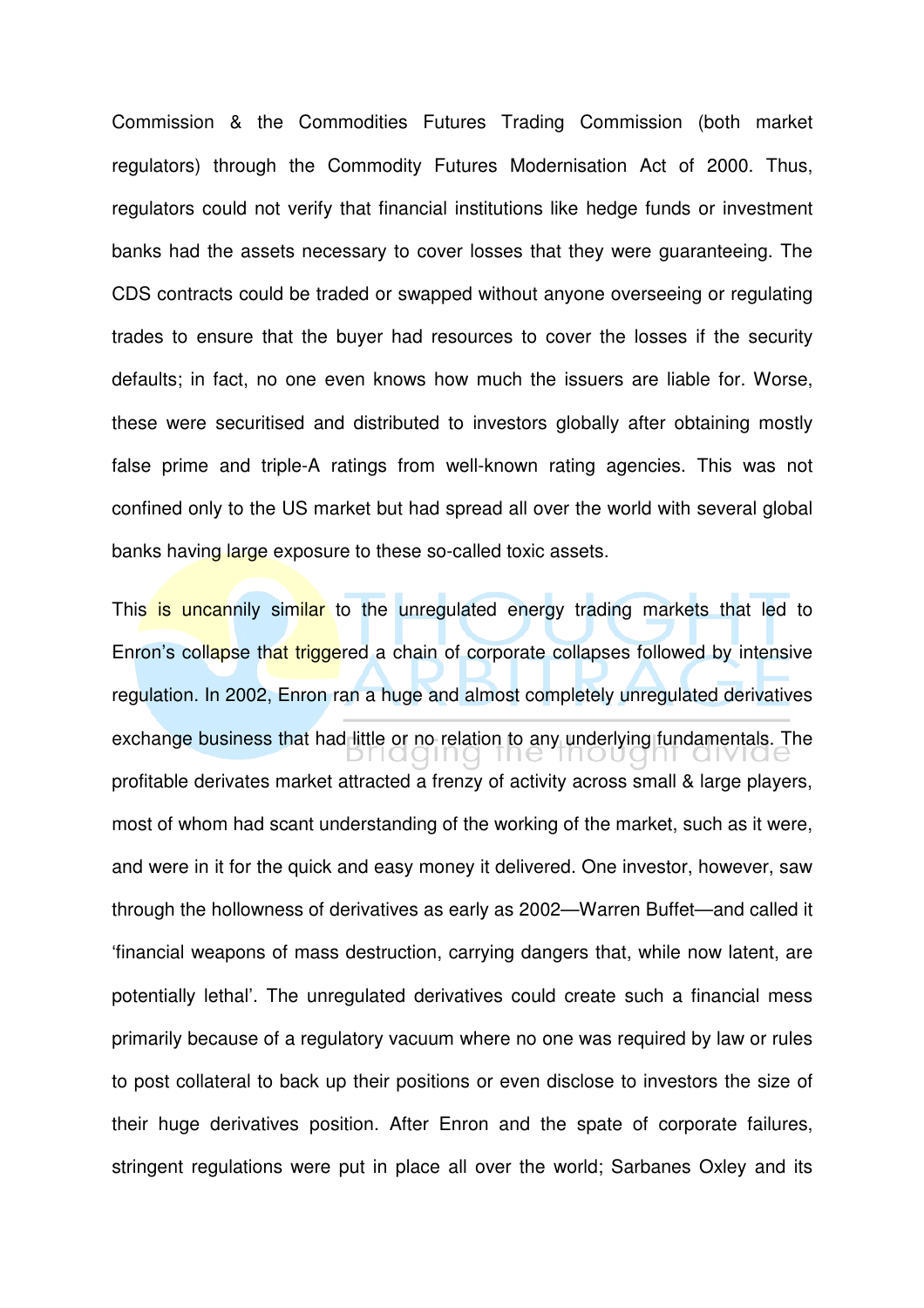global clones required companies to develop strong and robust internal control systems, have real independent boards and increased personal liability of directors and auditors but also raised compliance costs for the entire corporate world.

The crisis of 2008 reached a tipping point because of liquidity crunch faced by banks and the entire financial sector in the US following the sub-prime mortgage crisis. Investors in CDS markets took a hard look at whether parties insuring the instrument would, or more importantly, could pay up in the event of mass defaults. There was a steady write-down in the value of CDS holdings among banks, insurers and reinsurers. Rating agencies woke up to the impending threat and began to downgrade financial institutions. Downgrading rating of insurance companies was particularly devastating for market confidence because it called into immediate question the insurance coverage of banks and other corporates who have bought insurance covers from them, setting off a domino effect on the entire market. The magnitude and the seriousness of the crisis can be estimated by the fact that in the Mecca of capitalism & laissez faire attitude toward business, the US, the federal government took over management of two mortgage agencies, Freddie Mac & Fannie Mae to ensure their financial soundness.

But the takeover of these two companies did not stem the bleeding; one by one, the seemingly solid institutions either went bankrupt or were forced to sell cheap like Bear Stearns, Merril Lynch, etc. Lehman Brothers Holdings, one of the largest investment banks of the US has the dubious distinction of filing the largest ever bankruptcy protection at \$600 billion in September 2008; it had large exposure in sub-prime and other lower-rated mortgage tranches when securitising the underlying mortgage and investor confidence in Lehman's financial soundness continued to get eroded because of lower results, company announcements of layoffs or simply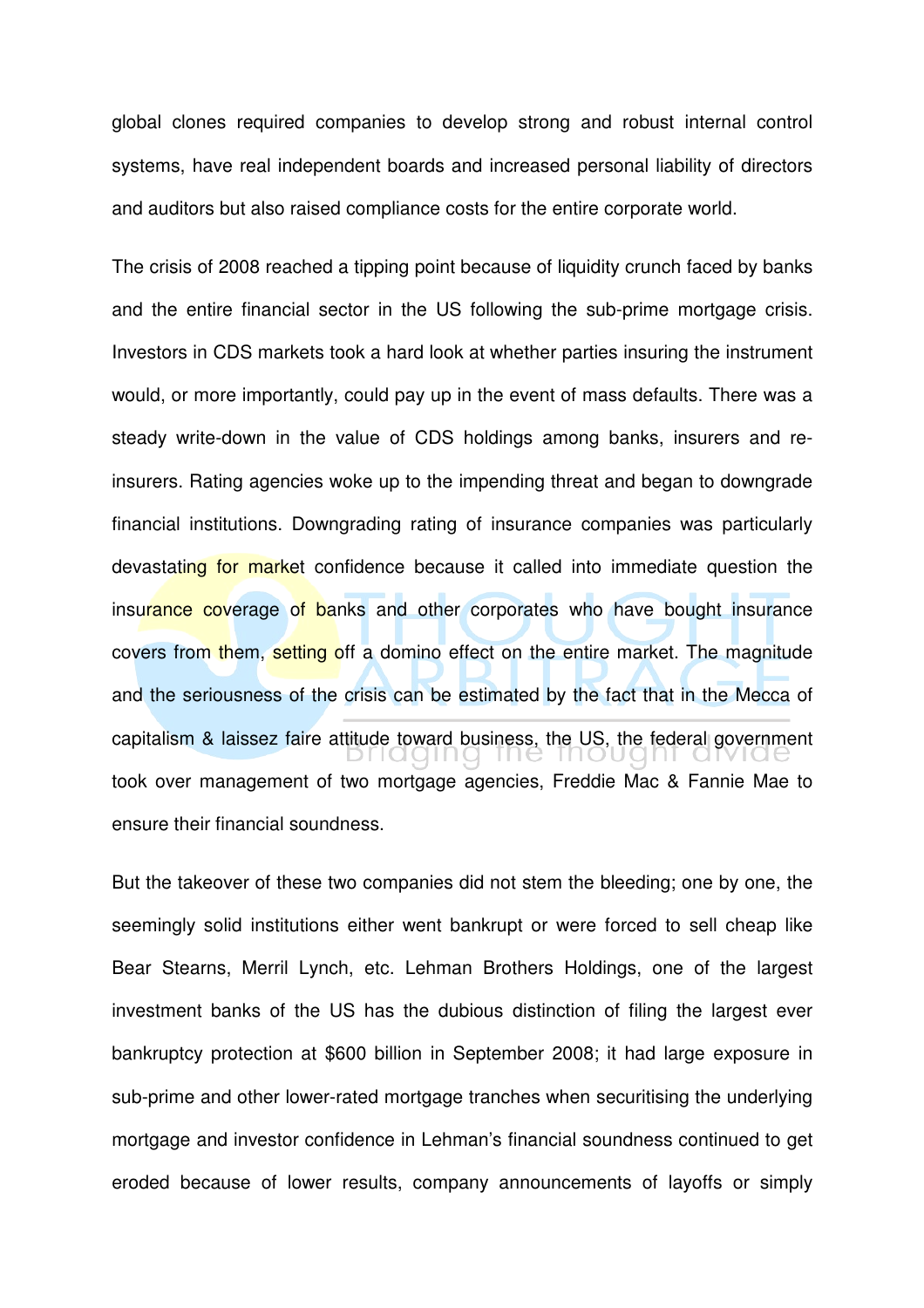rumours. AIG, a US insurance behemoth with presence in over 130 countries and several million investors all over the world had to be rescued by the US government but only because its failure would have been disastrous not only for investors but for the very credibility of US capital market in global perception.

The entire financial system of the world runs on a basic ingredient called trust. Trust has rapidly become a rare commodity and banks and other financial institutions are holding on to their money and not lending it out, unsure of who is the next to go bust and take their good money down. A meltdown in the CDS market has made insurance more expensive in US markets because lenders are being very cautious about credentials of their borrowers. The unexpected losses alone might not have caused a crisis had the losses been widely distributed but the losses were concentrated & hidden (in specific sectors like housing & real estate) in ways that created widespread fear and that threatens the entire system. The magnitude of failure of a couple of large players in the financial sector is huge as compared to a brick and mortar company. This is because the banking system is based on a formula of total funds which is a percentage of actual funds it owns. No bank can ever run profitably if it has to hold 100% cash reserve ratio and no bank can ever repay all depositors/lenders out of its own funds if there is a run on the bank. The required reserve ratio differs from country to country; US has a progressive rate ranging from 0% to 10% while UK, Australia & Canada operate on 0%, India mandates 7.5% and China 17.5%. The financial system is akin to a juggler's balls that must stay in the air all the time to carry on with the show. The prevailing mood in capital markets around the world is so gloomy that corporates and other borrowers are finding it difficult to even raise working capital, fuelling fears of a global slowdown or worse, recession. Adding to the bleak mood are cries of 'buy local' in some of the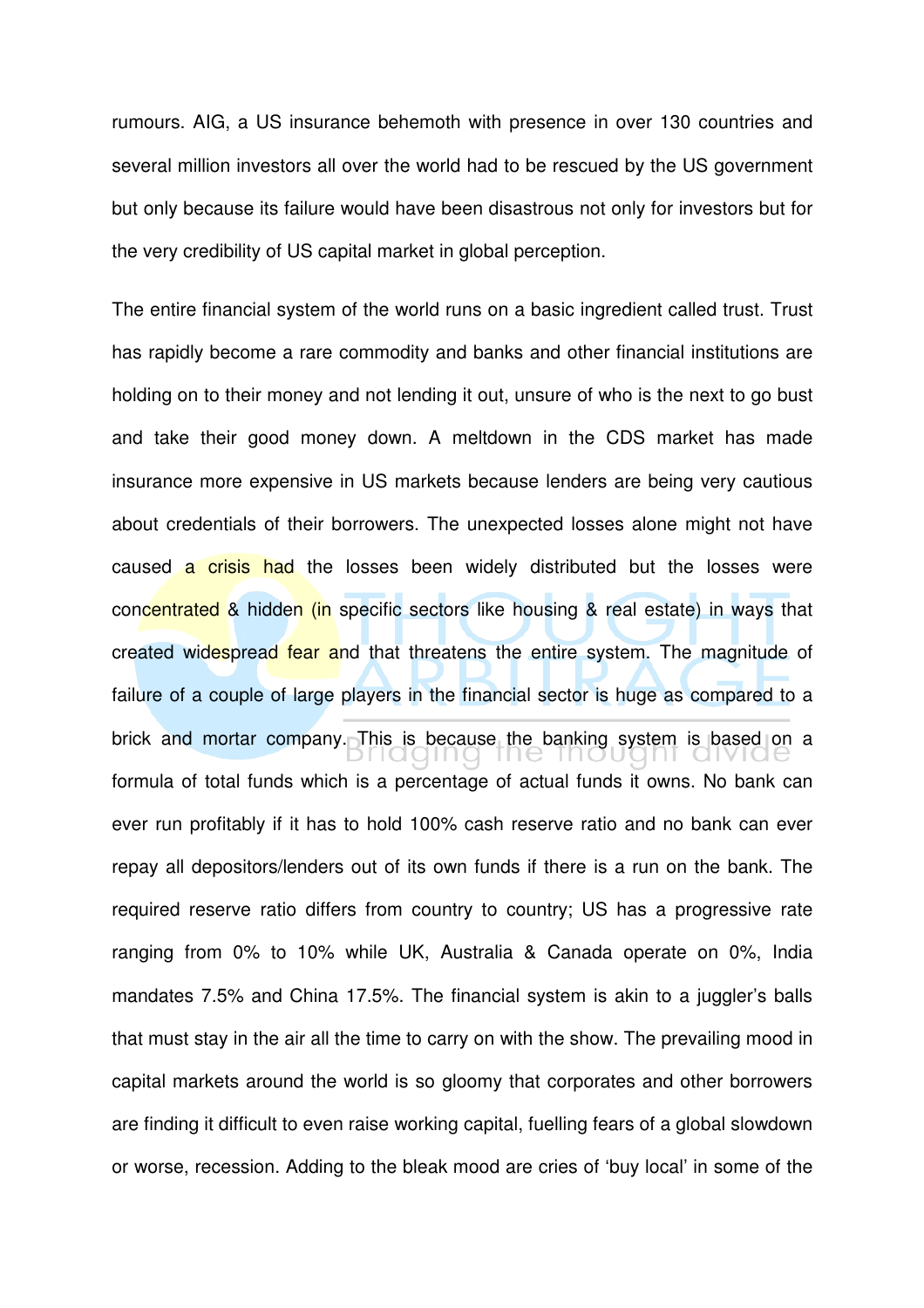world's largest markets, notably the US, brought about by a fierce spirit of patriotism to help the local economy and not some foreign country. And we thought globalisation was here to stay!

Markets today are linked globally in such an intricate manner and major banks and investment agencies have a stake in so many global markets that a crisis that primarily originated in the US has engulfed the whole world. The sheer size of the US market and its liquidity crunch is sucking in money from all over the world as institutional investors rush to liquidate their foreign holdings to ease the pressure back in their home countries. The root cause of the current crisis can be summed up as: new and unregulated financial instruments which propagate an originate-anddistribute model of transferring risk, inadequate understanding of financial nuances by players, allowing speculative investors to operate without stakes and the role of regulators and rating agencies. In short, there has been a complete breakdown of corporate governance and management incentives in financial institutions.

It is inevitable that there will be a fresh round of regulations; unfortunately, regulation is often reactive and more inclined toward plugging loopholes exposed by innovative players who invariably seem to be a step ahead of regulators. Once again, despite Enron & Sarbox, off-balance sheet items and special financial vehicles are responsible for much of the mayhem. Also, poor risk management by financial institutions leaves investors wondering whether the magic formula of more independent directors touted as a remedy in the wake of Enron has had any effect; did the Board really have the capability to understand the intricacies of complex financial transactions? Already International Accounting Standards Board is looking at requiring lenders to disclose their off balance sheet interests in a strict form to improve the transparency of a bank's accounts. In April 2008, the Basel Committee